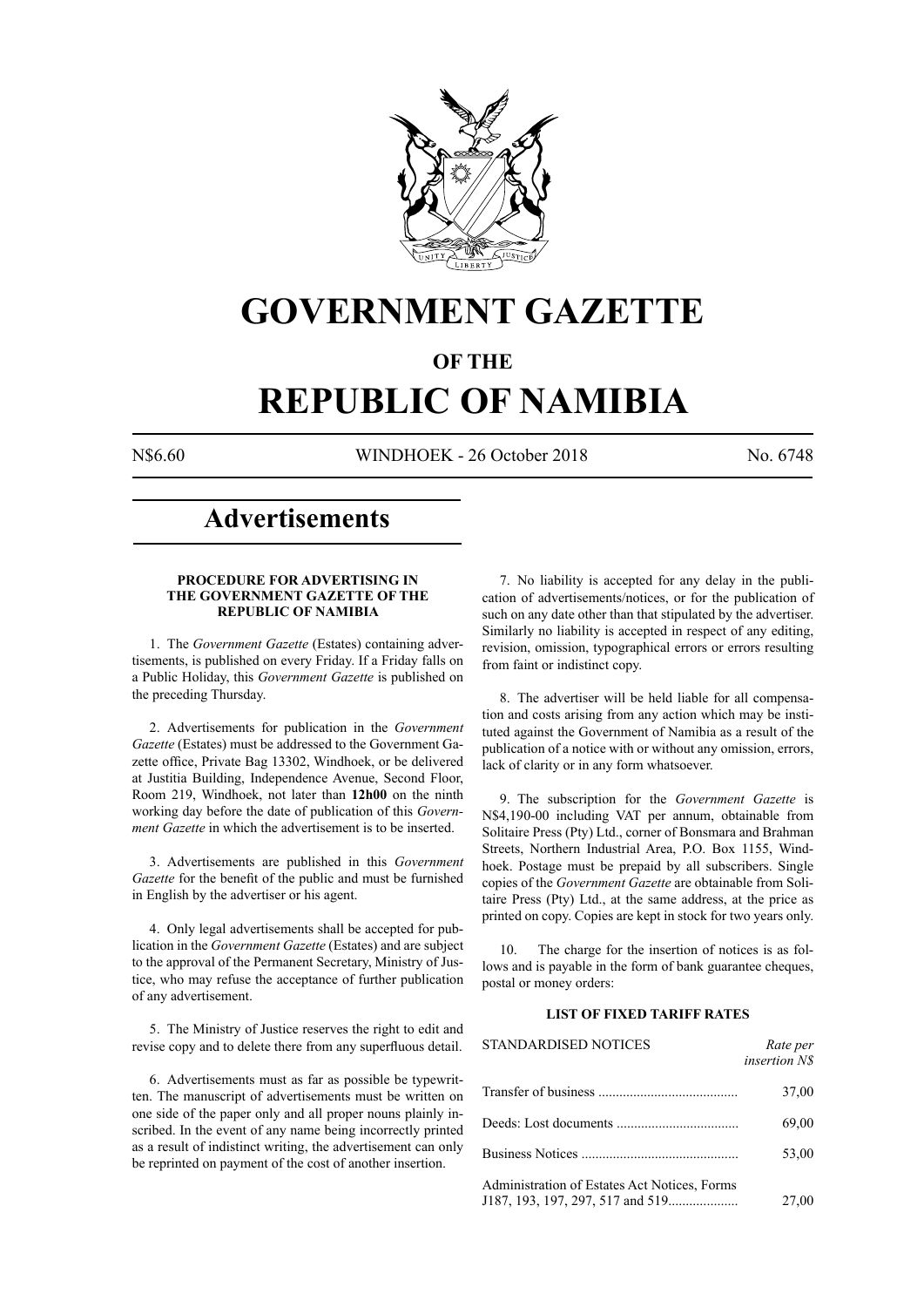| Insolvency Act and Companies Act Notices:                                                                                                                                                               | 48,00  |
|---------------------------------------------------------------------------------------------------------------------------------------------------------------------------------------------------------|--------|
| N.B. Forms 2 and 6 additional statements according<br>to word count table, added to the basic tariff.                                                                                                   | 333,00 |
| Naturalisation notices (including a reprint for the                                                                                                                                                     | 27,00  |
| Unclaimed moneys - only in the <i>Government</i><br>Gazette, closing date 15 January (per entry of                                                                                                      | 13,00  |
|                                                                                                                                                                                                         | 53,00  |
|                                                                                                                                                                                                         | 27,00  |
| NON-STANDARDISED NOTICES                                                                                                                                                                                |        |
| Company notices:                                                                                                                                                                                        |        |
| Short notices: Meetings, resolutions, offers of<br>compromise, conversions of companies, voluntary<br>windings-up, etc.: closing of members' registers<br>for transfer and/or declarations of dividends | 120,00 |
| Declaration of dividends with profit statements,                                                                                                                                                        | 267,00 |
| Long notices: Transfers, changes in respect of<br>shares or capital, redemptions, resolutions,                                                                                                          | 373,00 |
|                                                                                                                                                                                                         | 120,50 |

#### **FORM J 187**

#### **LIQUIDATION AND DISTRIBUTION ACCOUNTS IN DECEASED ESTATES LYING FOR INSPECTION**

In terms of section 35(5) of Act 66 of 1965, notice is hereby given that copies of the liquidation and distribution accounts (first and final, unless otherwise stated) in the estates specified below will be open for the inspection of all persons interested therein for a period of 21 days (or shorter or longer if specially stated) from the date specified or from the date of publication hereof, whichever may be the later, and at the offices of the Master and Magistrate as stated.

Should no objection thereto be lodged with the Master concerned during the specified period, the executor will proceed to make payments in accordance with the accounts.

478/2018 PAGE Daniel Edward, 45110610037, Henties Bay. Swakopmund. Windhoek. Bank Windhoek Limited, Trust Department, P.O. Box 15, Windhoek.

2111/2016 CLOETE Ruben, 43061000097, Windhoek. Windhoek. Bank Windhoek Limited, Trust Department, P.O. Box 15, Windhoek.

144/2018 DE BEER Johannes Ignatius Nicolaas, 54122500230, Okahandja. Okahandja. Windhoek. Bank Windhoek Limited, Trust Department, P.O. Box 15, Windhoek.

948/2018 BUHR Linda Johanne Erna, 31102- 510025, Swakopmund. Windhoek. Bank Windhoek Limited, Trust Department, P.O. Box 15, Windhoek.

Liquidators' and other appointees' notices …..… 80,00 Gambling house licences/Liquor licences ........... 120,00 SALES IN EXECUTION AND OTHER PUBLIC SALES: Sales in execution ………………………......…. 207,00 Public auctions, sales, tenders and welfare organisations: Up to 75 words …………………….…….......… 69,00 76 to 250 words ……………………….….......... 171,00 251 to 350 words …………………….……........ 253,00 ORDERS OF THE COURT

### Provisional and final liquidations or

| Provisional and final liquidations or                  |        |
|--------------------------------------------------------|--------|
|                                                        | 157,00 |
| Reduction of change in capital mergers, offers         |        |
|                                                        | 373,00 |
| Judicial managements, <i>curator bonis</i> and similar |        |
|                                                        | 373,00 |
|                                                        | 48,00  |
| Supersession and discharge of petitions (J.158)        | 40,00  |
|                                                        |        |

11. The charge for the insertion of advertisements other than the notices mentioned in paragraph 10 is at the rate of N\$13,00 per cm double column. (Fractions of a cm must be calculated as a cm).

12. No advertisements shall be inserted unless the charge is prepaid. Cheques, drafts, postal or money orders must be made payable to the Ministry of Justice, Private Bag 13302, Windhoek.

166/2016 THIGENIPO Erastus, 55091000089, Omusati. Floriana Hinanaso Kanyama, 20 May 1950. Outapi. Windhoek. Bank Windhoek Limited, Trust Department, P.O. Box 15, Windhoek.

260/2017 MUYAMBA Erasmus, 61030500371, 7 John Simms Street, Windhoek North. Windhoek. Windhoek. FNB Fiduciary Namibia (Pty) Ltd, P.O. Box 448, Windhoek, Namibia.

800/2018 MBANGO Rauna Ndinomukulili, 8407- 2610453, Oshakati. Oshakati. Windhoek. FNB Fiduciary Namibia (Pty) Ltd, P.O. Box 448, Windhoek, Namibia.

1735/2016 VAN ZYL Johannes Willem Benjamin, 57022500509, Windhoek, 21 September 2016. Windhoek. Standard Executors & Trustees, P.O. Box 2164, Windhoek, Namibia.

1405/2013 MANETTI Mietjie, 42102500241, Windhoek, 27 August 2013. Gottfried Manetti, 40081600437. Windhoek. Standard Executors & Trustees, P.O. Box 2164, Windhoek, Namibia.

717/2018 BORNMAN Christiaan Heronimus, 42111900117, Farm Okakango Berg No. 187. Windhoek. Standard Executors & Trustees, P.O. Box 2164, Windhoek, Namibia.

252/2018 AHRENS Wilhelm Bernhardt Adolf, 35032100048, Swakopmund. Windhoek. F.M. Oehl Trust cc, P.O. Box 90290, Windhoek.

1281/2018 LIEBENER Inge Charlotte, 3208280- 0253, Windhoek. Hans Liebener, 14 December 1929. Windhoek. F.M. Oehl Trust cc, P.O. Box 90290, Windhoek.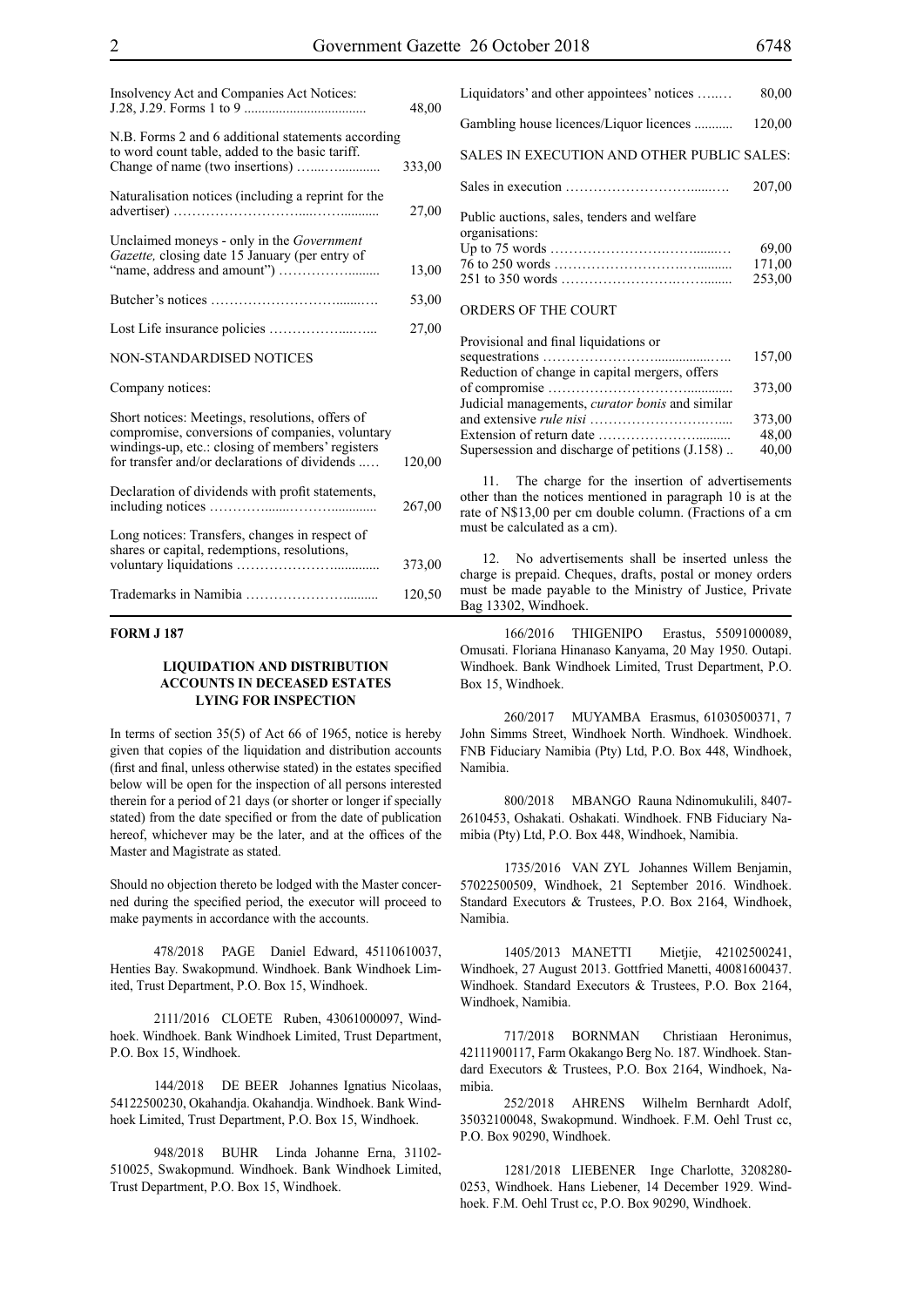1093/2018 LINDE Frida Lotte, Windhoek, 24 March 1924, 24032400067, Grootfontein, 29 June 2018. F.M. Oehl Trust cc, P.O. Box 90290, Windhoek, Namibia.

1094/2018 VAN BILJON Helga Elfriede, Windhoek, 9 October 1930, 30100900062, Grootfontein, 16 April 2018. F.M. Oehl Trust cc, P.O. Box 90290, Windhoek, Namibia.

1709/2017 GETACHEW Asnake Kendibe, 441121- 10022, Erf No. 2674, Anton Lubowski Street, Windhoek West, Windhoek. Windhoek. Windhoek. Dr. Weder, Kauta & Hoveka Inc., 3rd Floor, WKH House, Jan Jonker Road, Ausspannplatz, P.O. Box 864, Windhoek, Namibia.

1958/2016 NANGOLO Titus, 52042800082, P.O. Box 1291, Outapi, Republic of Namibia. Ottilie Andowa, 58081400109. Outapi. Windhoek. Dr. Weder, Kauta & Hoveka Incorporated, Shop 27, Oshana Mall, Ongwediva, Private Bag 3725, Ongwediva, Republic of Namibia.

1491/2016 DE JAGER Willem Johannes, 66032- 800679, No. 133 Toiva Ya Toiva Street, Windhoek, Namibia. Supplementary. Windhoek. Windhoek. Old Mutual Trust, P.O. Box 165, Windhoek.

24/2018 HORSTHEMKE Wolfgang Gunther, 62093000202, Farm Eahere No. 129, Okahandja. Windhoek. Okahandja. Estate Planning and Administration Services cc (EPAS), P.O. Box 80014, Windhoek, Namibia.

291/2009 herzberg Salomon Walter, 241210- 00226, 27 6th Road, Walvis Bay. Second and Final. Walvis Bay. Windhoek. Kinghorn Associates, P.O. Box 1455, Swakopmund.

844/2000 KOBER Leopold, 22 September 1932, Farm Bag-Bag, Okahandja. Evelin Maria Kober. Second Amended. Okahandja. Windhoek. Bruni & McLaren, P.O. Box 11267, Klein Windhoek.

1562/2011 VAN WYK Alida Johanna, 62092600346, Rehoboth. Johannes van Wyk, 610502000381. Rehoboth. Windhoek. Fisher, Quarmby & Pfeifer, P.O. Box 37, Windhoek.

1832/2017 WILHELM Lothar Otto Kleiber (Kleinber), 40022400028, Karl Albrecht Old Age Home, Otjiwarongo. Otjiwarongo. Windhoek. Fisher, Quarmby & Pfeifer, P.O. Box 37, Windhoek.

385/2018 STYGER Jacomina Elizabeth Johanna, 50082100292, Outjo, Kunene Region. Outjo. Windhoek. Advance Wealth Management (Pty) Ltd, P.O. Box 86568, Eros, Windhoek.

1272/2010 HANGULA Lauha, 65022200309, Erf 5554, Erastus Amgameb, Donkerhoek, Katutura, Windhoek. Windhoek. Windhoek. Titus IPumbu Legal Practitioners, Unit 4 Park Food Mall, Khomasdal, Windhoek.

 $\frac{1}{2}$ 

#### **FORM J 193**

#### **NOTICE TO CREDITORS IN DECEASED ESTATES**

All persons having claims against the estates mentioned below are hereby called upon to lodge their claims with the executors concerned, within 30 days (or otherwise as indicated) calculated from the date of publication hereof. The information is given in the following order: Estate number, surname and Christian names, date of birth, identity number, last address, date of death; surviving spouse's names, surname, date of birth and identity number; name and address of executor or authorised agent, period allowed for lodgement of claims if other than 30 days.

1538/2018 JACOBS Fredrika Elizabeth, Windhoek, 23 September 1932, 32092300032, Mariental, 2 July 2018. Jacobus Johannes Jacobs, 19 November 1930, 30111900190. Bank Windhoek Ltd, P.O. Box 15, Windhoek.

698/2018 SAKEUS Rakkel, Windhoek, 25 February 1956, 56022500206, Eengwena, Okambebe, 14 September 2017. FNB Fiduciary Namibia (Pty) Ltd, P.O. Box 448, Windhoek, Namibia.

1584/2018 OOSTHUIZEN Johan Cornelius, Windhoek, 21 August 1952, 52082100537, No. 4 East Meersig, Walvis Bay, 11 September 2018. Susanna Jacoba Oosthuizen, 2 Otober 1953, 5310020006. FNB Fiduciary Namibia (Pty) Ltd, P.O. Box 448, Windhoek, Namibia.

455/1996 VAN WYK David Cornelius, Windhoek, 15 May 1943, 430515080016, Erf No. 826, Geelsysie Street, Khomasdal, Windhoek, 15 June 1996, Aletta van Wyk, 4 October 1953, 531004080017. Dr. Weder, Kauta & Hoveka Inc., 3rd Floor, WKH House, Jan Jonker Road, Ausspannplatz, P.O. Box 864, Windhoek, Namibia.

605/2018 JACOBS Daniel Johannes Jacobus, Windhoek, 2 June 1945, 4506025107089, Papegaien Weg No. 16, Hochland Park, 13 January 2018. Evadne Blackstone Jacobs, 7 February 1945, 45020700304. Dr. Weder, Kauta & Hoveka Inc., 3rd Floor, WKH House, Jan Jonker Road, Ausspannplatz, P.O. Box 864, Windhoek, Namibia.

1400/2018 SHILUMBU Linda, Windhoek, 6 October 1975, 75100600276, Erf No. 1694, Grootfontein, 6 June 2017. Dr. Weder, Kauta & Hoveka Inc., 3rd Floor, WKH House, Jan Jonker Road, Ausspannplatz, P.O. Box 864, Windhoek, Namibia.

1584/2018 SCHEIDLER Wieland, Windhoek, 5 January 1942, 42010500113, Windhoek, 5 August 2018. F.M. Oehl Trust cc, P.O. Box 90290, Windhoek.

1548/2018 NEUMAYER Karel Alexander, Windhoek, 23 November 1941, 41112300082, Omaruru, 17 August 2018. F.M. Oehl Trust cc, P.O. Box 90290, Windhoek.

1547/2018 VISSER Petrus Johannes, Windhoek, Keetmanshoop, 26 August 2018. Petronella Maria Visser, 11 June 1949, 49061100054. F.M. Oehl Trust cc, P.O. Box 90290, Windhoek, Namibia.

1509/2018 JANSEN VAN VUUREN Lourens Marthinus, Windhoek, 17 June 1934, 34061700235, Okahandja, 8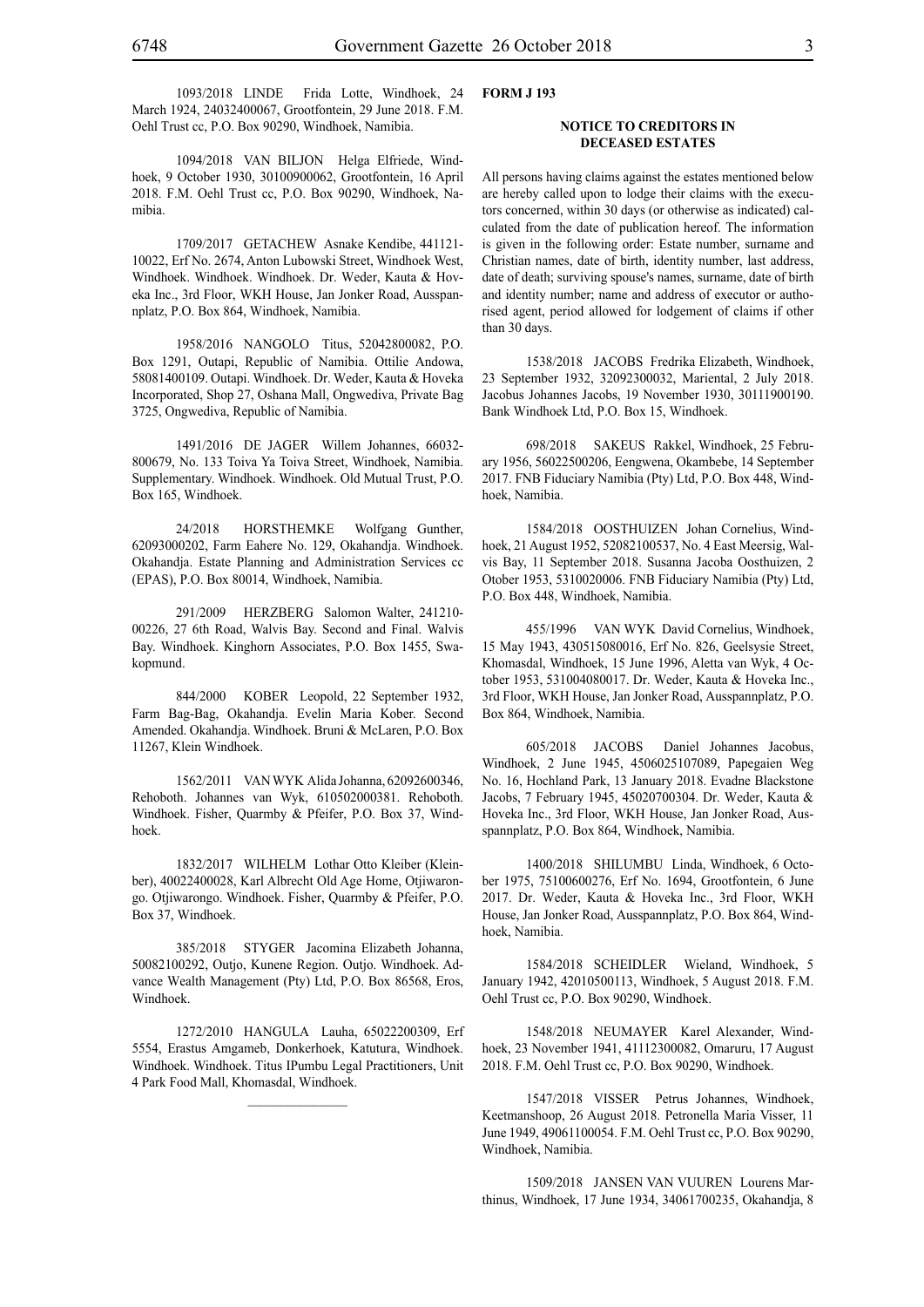September 2018. Genefer Gene Jansen van Vuuren, 11 April 1939, 39041100032. F.M. Oehl Trust cc, P.O. Box 90290, Windhoek.

1549/2018 CLARK Lynn Allen, Windhoek, 29 February 1948, Windhoek, 4 September 2017. F.M. Oehl Trust cc, P.O. Box 90290, Windhoek.

1033/2014 SINOYA Herbert Ndara, Windhoek, 25 June 1960, 60062500031, Erf No. 1149, Epako, 19 April 2014. Kempen-Maske Legal Practitioners, P.O. Box 55, Gobabis.

889/2018 VAN ZYL Gert Johannes, Windhoek, 3 November 1938, 38110300022, Farm Longueval No. 232, District Mariental, 21 Mat 2018. Martha Fredrika Petronella van Zyl. 40092900070. M.W.G. Liebenberg, P.O. Box 13, Mariental.

1436/2018 PLAATJIES Elfrieda Genoveva, Windhoek, 22 March 1958, 58032200223, Erf No. Rehoboth B452, 25 October 2017. Fritz Aron Plaatjies, 10 September 1963, 63091000923. V.T. van Wyk Attorneys, Plot A129, Hebron House, Rehoboth, Namibia.

1444/2018 CLAASSEN Bernice Gwendalene, Windhoek, 4 April 1972, 72040400087, Erf No. Rehoboth F375, 21 July 2012. V.T. van Wyk Attorneys, Plot A129, Hebron House, P.O. Box 4953, Rehoboth.

1282/2018 CLOETE Carl William, 2 June 1957, 57060200703, Erf No. Rehoboth A87, 1 February 2018. Cecilia Jeanetta Cloete, 21 April 1958, 58042100213. V.T. van Wyk Attorneys, Plot A129, Hebron House, P.O. Box 4953, Rehoboth.

1451/2018 NASEB Gerson, 59082100304, Oshikoto, 19 July 2018. Windhoek. Windhoek. Kamuhanga Hoveka Samuel Inc., Unit 2, 20 Feld Street, P.O. Box 87350, Eros Park, Windhoek.

174/2018 SHEYAVALI Valde, 57070701772, Oshana, 21 August 2017. Lyllie Shifuka, 60030310237. Windhoek. Windhoek. Kamuhanga Hoveka Samuel Inc., Unit 2, 20 Feld Street, P.O. Box 87350, Eros Park, Windhoek.

1501/2018 ERASMUS Desiderius Tertius, Windhoek, 30 August 1937, 37083000123, No. 41 Schwester-Frieda Street, Swakopmund, 13 September 2018. Advance Wealth Management (Pty) Ltd, P.O. Box 86568, Eros, Windhoek.

1682/2017 VAN ZYL Deon, 19 June 1972, 720619- 00038, Erf 29, Alberts Street, Pionierspark, Windhoek, Namibia, 9 October 2017. Ueitele & Hans Legal Practitioners, No. 28 Beethoven & Wagner Street, Windhoek-West, Windhoek, Namibia.

1152/2018 SWANEPOEL Cornelia Christina, Windhoek, Okahandja, 1 July 1924, 24070100016, Farm Hartebeestteich Nord No. 133, Okahandja, 22 June 2018. Veritas Eksekuteurskamer (Pty) Ltd, 140 Mandume Ndemufayo Avenue, Windhoek.

919/2018 RUPPING Yvonne Irene, Windhoek, 6 October 1956, P0319965, 9 Eldo Flats, Sardis Street, Khomasdal, Windhoek, 21 May 2015. Veritas Eksekuteurskamer (Pty) Ltd, 140 Mandume Ndemufayo Avenue, Windhoek.

1533/2018 GARISES Josefina Pricilla, Windhoek, 3 May 1960, 60050301039, Khomas, Namibia, 22 August 2018. Charmaine Schultz Legal Practitioners, P.O. Box 23823, Windhoek.

1339/2011 BRITZ Helena Johanna, Windhoek, 19 March 1954, 5403100100160, Walvis Bay, Namibia, 11 July 2011. Charmaine Schultz Legal Practitioners, P.O. Box 23823, Windhoek.

895/2018 JAN JANSEN Johnny, 9 July 1957, 57070900074, Keetmanshoop, Karas Region, 11 May 2018, Joeline Monica Jansen, 1 June 1964; 64060100129. Probart & Verdoes, Nr. 34 5th Avenue, Keetmanshoop, P.O. Box 90, Keetmanshoop.

 $\frac{1}{2}$ 

#### **FORM 4**

#### **LIQUIDATION ACCOUNTS AND PLANS OF DISTRIBUTION OR CONTRIBUTION IN SEQUESTRATED ESTATES OR COMPANIES BEING WOUND UP**

Pursuant to section 77 of the Co-operatives Act, 1996 (as amended) notice is hereby given that the liquidation accounts and plans of distribution or contribution in the estates or companies/cooperatives mentioned below, will lie for inspection of creditors at the offices of the Registrar of Co-operatives, Luther Street, Windhoek and Investment Trust Company (Pty) Ltd .The particulars given are the following order: Name and description of estate/cooperative, description of account, place of account lying for inspection.

W09/17 **Reptile Investments Nine (Pty) Ltd** (In Voluntary Liquidation). First and Final Liquidation and Contribution Account. Office of the Master of the High Court, Windhoek for a period of 14 days as from 26 October 2018. H.D. Bossau, Liquidator, H.D. Bossau & Co., P.O. Box 1975, Windhoek.

W11/17 **Namox Namibia (Pty) Ltd** (In Voluntary Liquidation). First and Final Liquidation and Contribution Account. Office of the Master of the High Court, Windhoek for a period of 14 days as from 26 October 2018. H.D. Bossau, Liquidator, H.D. Bossau & Co., P.O. Box 1975, Windhoek.

#### **FORM 5**

#### **PAYMENT OF DIVIDENDS AND COLLECTION OF CONTRIBUTIONS IN SEQUESTRATED ESTATES OR COMPANIES BEING WOUND UP**

The liquidation accounts and plans of distribution or contribution in the sequestrated estates or companies being wound up mentioned below having been confirmed on dates mentioned therein, notice is hereby given, pursuant to sub-section (1) of section one hundred and thirteen of the Insolvency Act, 1936, and section 409(2) of the Companies Act, 1973, that dividends are in the course of payment or contributions are in the course of collection in the said estates or companies as set forth below, and that every creditor liable to contribution is required to pay the trustee the amount for which he/she is liable at the address mentioned below.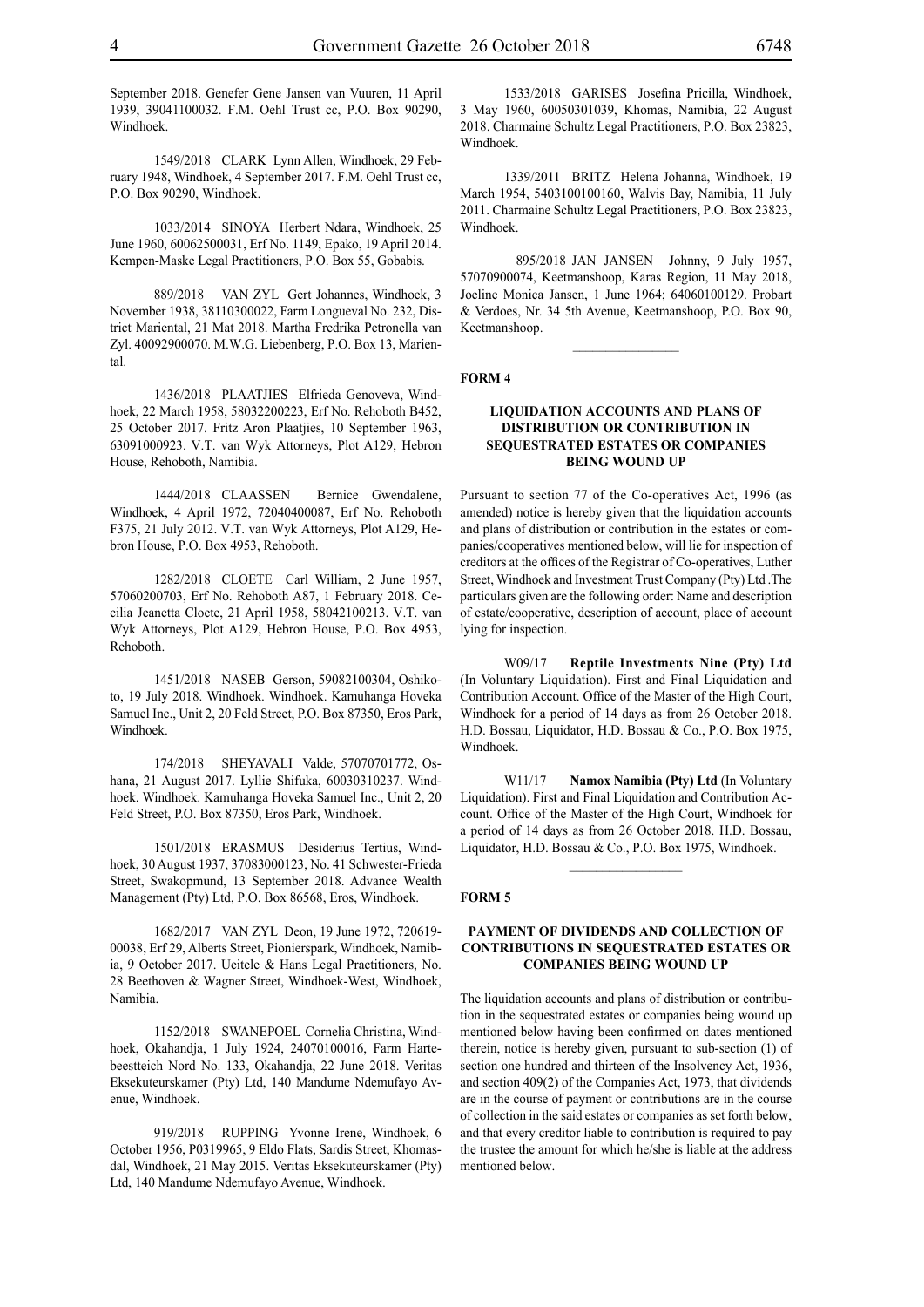W15/17 **Erf Number Three Six Nine Langstrand cc** (In Liquidation). 24 September 2018. No Dividends paid to Concurrent Creditors. First and Final Liquidation and Distribution Account. D.J. Bruni, Liquidator, Bruni & McLaren, P.O. Box 11267, Klein Windhoek.

W04/18 **Jada (Pty) Ltd** (In Liquidation). 18 September 2018. Contribution payable by member. First and Final Liquidation and Distribution Account. I.R. McLaren, Liquidator, Bruni & McLaren, P.O. Box 11267, Klein Windhoek.

#### **CASE NO: HC-MD-CIV-ACT-CON-2017/02114 IN THE HIGH COURT OF NAMIBIA MAIN DIVISION - WINDHOEK**

 $\frac{1}{2}$ 

In the matter between:

#### **BANK WINDHOEK LIMITED** Plaintiff

and

#### **MONTANA AUTO MECHANICS AND SPARES CC** First Defendant **IGNATIUS TONATENI UUSHINI** Second Defendant **SAMWEL SAVUKA HANGO** Third Defendant

#### **NOTICE OF SALE IN EXECUTION**

In execution of a Judgement of the above Honourable Court in the above action, a sale without reserve will be held by the Deputy Sheriff, **Ongwediva**, at Erf No. 5491, Ongwediva (Extension No. 12), on **31 OCTOBER 2018**, at **10H00,** of the undermentioned property:

- CERTAIN: Erf No. 5491, Ongwediva (Extension No. 2)
- SITUATE: In the Town of Ongwediva (Registration Division "A")

MEASURING: 2800 aquare metres

IMPROVEMENTS: Three warehouses each with an office and kitchen/Wc, boundary wall and palisade fencing

TERMS 10% of the purchase price and the auctioneers' commission must be paid on the date of the sale. The further terms and conditions of the sale will be read prior to the auction and lie for inspection at the office of the Deputy Sheriff, Ongwediva and at the offices of the execution creditor's attorneys.

DATED at WINDHOEK this 19th day of SEPTEMBER 2018.

DR WEDER KAUTA & HOVEKA INC Legal Practitioner for Plaintiff WHK HOUSE Jan Jonker Road **WINDHOFK** 

#### **CASE NO: I 2508/12 IN THE HIGH COURT OF NAMIBIA MAIN DIVISION - WINDHOEK**

In the matter between:

#### **BANK WINDHOEK LIMITED** Plaintiff

and

#### **THEOPHILIUS MOFUKA** First Defendant **ANNA MOFUKA** Second Defendant

#### **NOTICE OF SALE IN EXECUTION**

In execution of a Judgement of the above Honourable Court in the above action, a sale without reserve will be held by the Deputy Sheriff, **Windhoek**, at Erf No. 2056, No. 27 Lenie Street, Klein Windhoek (Extension No. 3), Windhoek, on **1 NOVEMBER 2018**, at **15H00**, of the undermentioned property:

| <b>CERTAIN:</b>      | Erf No. 2056, Klein Windhoek (Exten-<br>sion $No. 3)$                                                                                                                                                            |
|----------------------|------------------------------------------------------------------------------------------------------------------------------------------------------------------------------------------------------------------|
| SITUATE:             | In the Municipality of Windhoek<br>(Registration Division "K")                                                                                                                                                   |
| <b>MEASURING:</b>    | 1384 Square metres                                                                                                                                                                                               |
| <b>IMPROVEMENTS:</b> | Six bedroom dwelling with lounge,<br>2 family rooms, dining room, study,<br>kitchen, pantry, scullery, 3 bathrooms, 2<br>showers, dressing room, 3 garages, ser-<br>vants room, swimming pool and outside<br>BBO |

TERMS 10% of the purchase price and the auctioneers' commission must be paid on the date of the sale. The further terms and conditions of the sale will be read prior to the auction and lie for inspection at the office of the Deputy Sheriff, Windhoek and at the offices of the execution creditor's attorneys.

DATED at WINDHOEK this 17th day of SEPTEMBER 2018.

DR WEDER KAUTA HOVEKA INC Legal Practitioner for Plaintiff WHK HOUSE Jan Jonker Road WINDHOEK

#### **CASE NO: HC-MD-CIV-ACT-CON-2017/03680 IN THE HIGH COURT OF NAMIBIA MAIN DIVISION - WINDHOEK**

 $\frac{1}{2}$ 

In the matter between:

**BANK WINDHOEK LIMITED** Plaintiff

and

**ULRICH JURGEN HEINRICH HANSTEIN** First Defendant **ETHEL DOROTHY HANSTEIN** Second Defendant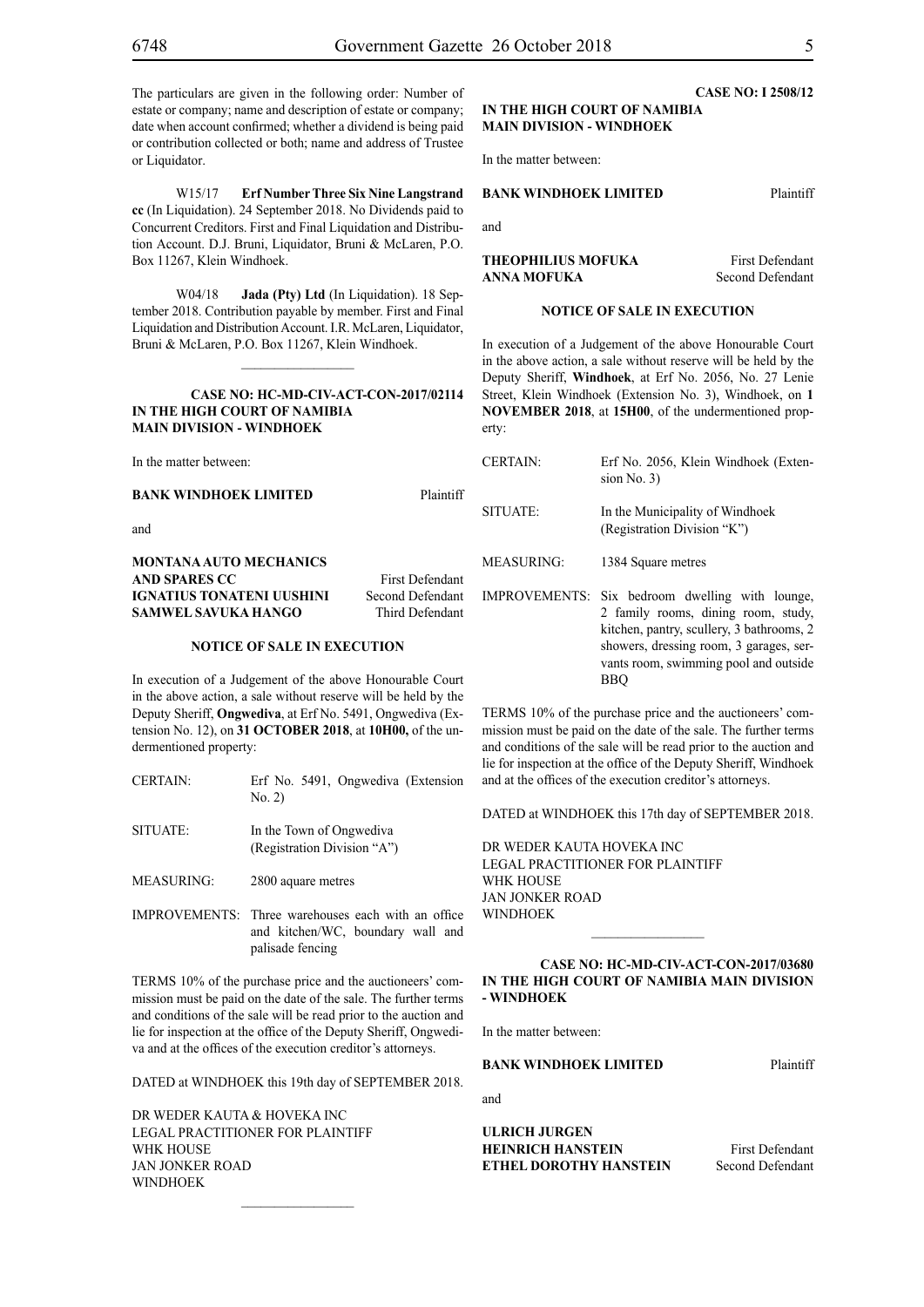#### **NOTICE OF SALE IN EXECUTION**

In execution of a Judgement of the above Honourable Court in the above action, a sale without reserve will be held by the Deputy Sheriff, **Rehoboth,** at Erf No. Rehoboth C230, Rehoboth, on **31 October 2018**, at **10h00**, of the undermentioned property:

| <b>CERTAIN:</b> | Erf No. Rehoboth C230                                  |
|-----------------|--------------------------------------------------------|
| SITUATE:        | In the Town of Rehoboth<br>(Registration Division "M") |

MEASURING: 1092 Square metres

IMPROVEMENTS: Two bedroom dwelling with lounge, kitchen and bathroom

TERMS 10% of the purchase price and the auctioneers' commission must be paid or the date of the sale. The further terms and conditions of the sale will be read prior to the auction and lie for inspection at the office of the Deputy Sheriff, Rehoboth and at the offices of the execution creditor's attorneys.

DATED at WINDHOEK this 20th day of SEPTEMBER 2018.

DR WEDER KAUTA HOVEKA INC Legal Practitioner for Plaintiff WHK HOUSE Jan Jonker Road **WINDHOEK**  $\frac{1}{2}$ 

**CASE NO: I 1026/2014**

#### **IN THE HIGH COURT OF NAMIBIA**

In the matter between:

**FIRST NATIONAL BANK OF NAMIBIA LTD** Plaintiff

and

**JOEY JOSEPH HEITA** Defendant

#### **NOTICE OF SALE IN EXECUTION OF IMMOVABLE PROPERTY**

Pursuant to a Judgment of the above Honourable Court granted on **3 JULY 2014**, the following immovable property will be sold without reserve and voetstoots by the Deputy Sheriff of the District of **OKAHANDJA** on **9 NOVEMBER 2018** at **10h00**  at ERF NO. 1510 (EXTENSION NO. 8) OKAHANDJA.

| <b>CERTAIN:</b>      | Erf No. 1510 Okahandja (Extension No.<br>8)                                                                     |
|----------------------|-----------------------------------------------------------------------------------------------------------------|
| SITUATE:             | In the Municipality of Okahandja<br>(Registration Division "J")                                                 |
| <b>MEASURING:</b>    | 432 (four three two) square metres                                                                              |
| <b>CONSISTING OF</b> | Main Dwelling: 1 x Lounge; 1 x Dining<br>room; 3 x Bedrooms; 1 x Bathroom; 1 x<br>Kitchen; 2 x Carports; 1 x WC |

The "Conditions of Sale-in-Execution" will lie for inspection at the office of the Deputy Sheriff at OKAHANDJA and at the Head Office of Plaintiff at WINDHOEK and Plaintiffs Attorneys, Fisher, Quarmby & Pfeifer, at the undermentioned address.

Dated at WINDHOEK this 28th day of SEPTEMBER 2018

FISHER, QUARMBY & PFEIFER LEGAL PRACTITIONER FOR Plaintiff c/o Robert Mugabe & Thorer Streets entrance on Burg Street PO BOX 37 WINDHOEK

#### **CASE NO: HC-MD-CIV-ACT-CON-2016/04122 IN THE HIGH COURT OF NAMIBIA**

 $\frac{1}{2}$ 

In the matter between:

**FIRST NATIONAL BANK OF NAMIBIA LTD** Plaintiff

and

**BEAVEN DICKSON MUSHETI** Defendant

#### **NOTICE OF SALE IN EXECUTION OF IMMOVABLE PROPERTY**

Pursuant to a Judgment of the above Honourable Court granted on **3 FEBRUARY 2017**, the following immovable property will be sold without reserve and voetstoots by the Deputy Sheriff of the District of **WINDHOEK** on **7 NOVEMBER 2018** at 10h00 at ERF NO. 612, ROCKY CREST (EXTENSION NO. 1), FARGO ISLAND STREET WINDHOEK.

| <b>CERTAIN:</b> | Erf No. 612, Rocky Crest (Extension<br>No. 1)                                                                                                                                                                  |
|-----------------|----------------------------------------------------------------------------------------------------------------------------------------------------------------------------------------------------------------|
| SITUATE:        | In the Municipality of Windhoek<br>(Registration Division "K")                                                                                                                                                 |
| MEASURING:      | 362 (three six two) square metres                                                                                                                                                                              |
| CONSISTING OF   | Main Dwelling: 3 x Bedrooms, 1 x<br>Kitchen, 1 x Lounge, 2 x Bathrooms/<br>Toilet<br>Outbuildings: $2 \times$ Flats consisting of $2 \times$<br>Bedrooms, 1 x Kitchen, 1 x Lounge, 1 x<br>Bathroom with Toilet |

The "Conditions of Sale-in-Execution" will lie for inspection at the office of the Deputy Sheriff at WINDHOEK and at the Head Office of Plaintiff at WINDHOEK and Plaintiffs Attorneys, Fisher, Quarmby & Pfeifer, at the undermentioned address.

Dated at WINDHOEK this 18th day of SEPTEMBER 2018

 $\frac{1}{2}$ 

FISHER, QUARMBY & PFEIFER LEGAL PRACTITIONER FOR PLAINTIFF c/o Robert Mugabe & Thorer Streets entrance on Burg Street PO BOX 37 WINDHOEK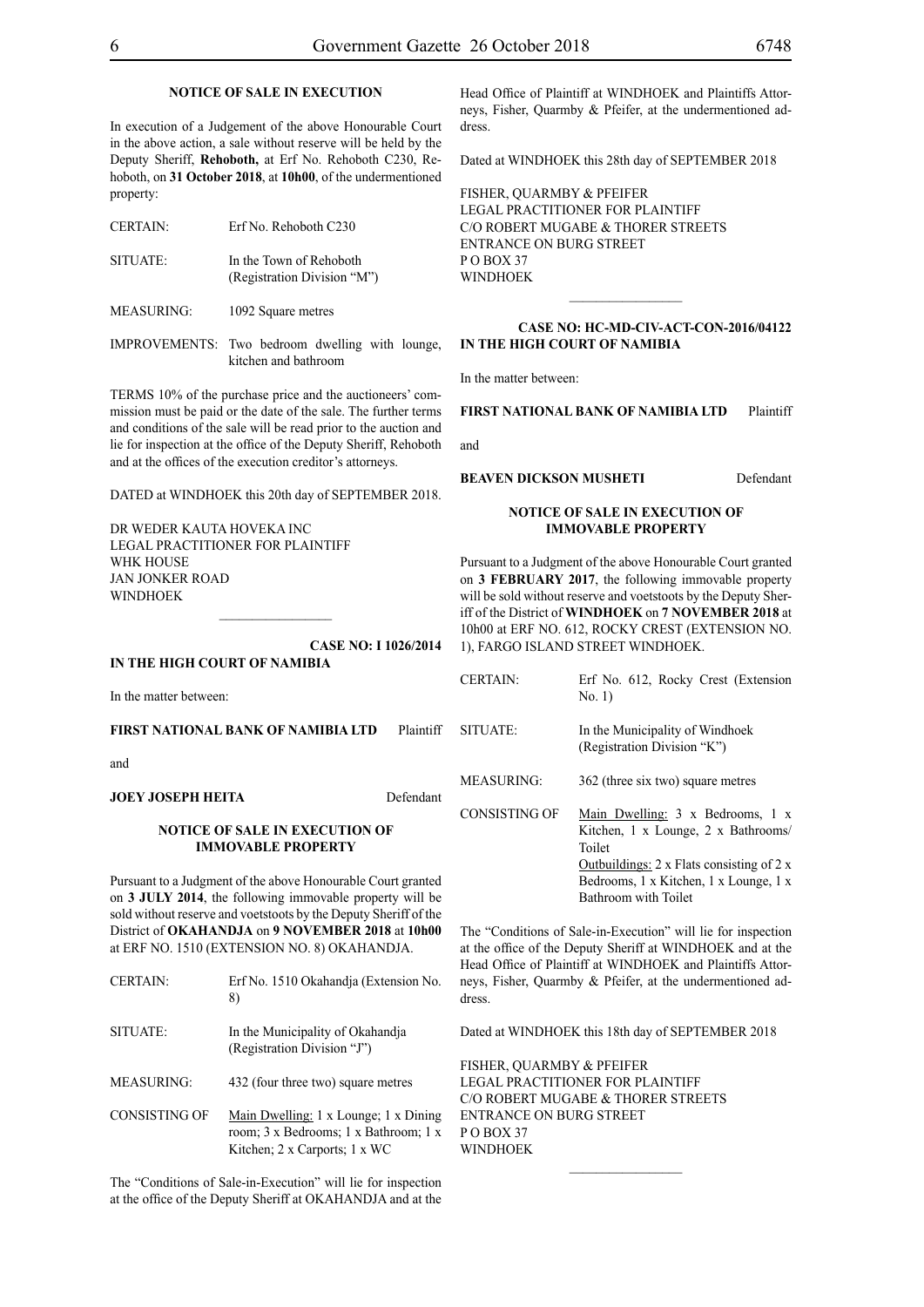#### **CASE NO.: HC-MD-CIV-ACT-CON-2016/03138 IN THE HIGH COURT OF NAMIBIA (Main Division)**

in the matter between:

**FIRST NATIONAL BANK OF NAMIBIA LIMITED** Execution Creditor

and

**STEVEN KOMALEN MEINTJIES** First Defendant **ILINE SHIRENE MEINTJIES** Second Defendant

#### **NOTICE OF SALE IN EXECUTION OF IMMOVABLE PROPERTY**

In Execution of a Judgement of the above Honourable Court in the abovementioned suit, a sale will be held on **15 November 2018** at **15H00** at the premises of the undermentioned property of the Defendants.

| CERTAIN:  | Erf 1406, Cimbebasia (Extension No. 4)                                          |
|-----------|---------------------------------------------------------------------------------|
| SITUATE : | In the Municipality of Windhoek<br>(Registration Division "K")<br>Khomas Region |

MEASURING: 300 (three zero zero) square metres

The following improvements are on the property (although nothing in this respect is guaranteed)

1 x Entrance Hall, 1 x Lounge, 1 x Kitchen, 3 x Bedrooms, 2 x Bathrooms, 2 x Showers, 2 x Garages

- 1. The Sale is subject to provisions of the High Court Act no. 16 of 1990, as amended, and the property will be sold "voetstoots" according to the existing title deed.
- 2. The property shall be sold by the Deputy Sheriff of Windhoek to the highest bidder.
- 3. 10% of the purchase price is to be paid in cash on the date of the sale, the balance together with interest at a rate equal to the prime lending rate of the Plaintiff from time to time plus 5% as from the date of sale in execution to date of registration, both dates inclusive, is to be paid against transfer, to be secured by a Bank or Building Society or other acceptable guarantee to be furnished to the Deputy Sheriff within fourteen (14) days after the date of the sale in execution.
- 4. The complete Conditions of Sale will be read out at the time of the sale, but may be inspected beforehand at the offices of the Deputy Sheriff or FIRST NATIONAL BANK OF NAMIBIA LIMITED Windhoek or at the offices of the Plaintiffs Attorneys at the undermentioned address.

DATED at WINDHOEK on this 3rd day of OCTOBER 2018.

THEUNISSEN, LOUW & PARTNERS Schützen Haus, No. 1 Schützen Street WINDHOEK, NAMIBIA

#### **CASE NO.: I 2674/2017 IN THE HIGH COURT OF NAMIBIA (Main Division)**

In the matter between:

#### **FIRST NATIONAL BANK OF NAMIBIA LIMITED** Plaintiff

and

**RAUNA MAANO NAMBELELA** First Defendant **RAUNA MAANO NAMBELELA N.O.** Second Defendant

#### **NOTICE OF SALE IN EXECUTION OF IMMOVABLE PROPERTY**

In Execution of a Judgement of the above Honourable Court in the abovementioned suit, a sale will be held on **13 NOVEM-BER 2018** at **10H30** at the premises of the undermentioned property of the Defendant

| <b>CERTAIN:</b> | Erf No. 496, (Extension No. 1) Eenhana                                    |
|-----------------|---------------------------------------------------------------------------|
| SITUATE:        | In the Town of Eenhana<br>(Registration Division "A")<br>Ohangwena Region |
| MEASURING:      | 375 (three seven five) square meters                                      |

The following improvements are on the property (although nothing in this respect is guaranteed)

1 x Lounge, 1 x Kitchen, 3 x Bedrooms, 1 x Bathroom, 1 x W/C

- 1. The Sale is subject to provisions of the High Court Act no. 16 of 1990, as amended, and the property will be sold "voetstoots" according to the existing title deed.
- 2. The property shall be sold by the Deputy Sheriff of Eenhana to the highest bidder.
- 3. 10% of the purchase price is to be paid in cash on the date of the sale, the balance together with interest at a rate equal to the prime lending rate of the Plaintiff from time to time plus 5% as from the date of sale in execution to date of registration, both dates inclusive, is to be paid against transfer, to be secured by a Bank or Building Society or other acceptable guarantee to be finished to the Deputy Sheriff within fourteen (14) days after the date of the sale in execution.
- 4. The complete Conditions of Sale will be read out at the time of the sale, but may be inspected beforehand at the offices of the Deputy Sheriff or FIRST NATIONAL BANK OF NAMIBIA LIMITED Windhoek or at the offices of the Plaintiffs Attorneys at the undermentioned address.

DATED at WINDHOEK on this 8th day of October 2018.

THEUNISSEN, LOUW & PARTNERS Schützen Haus, No. 1 Schützen Street WINDHOEK, NAMIBIA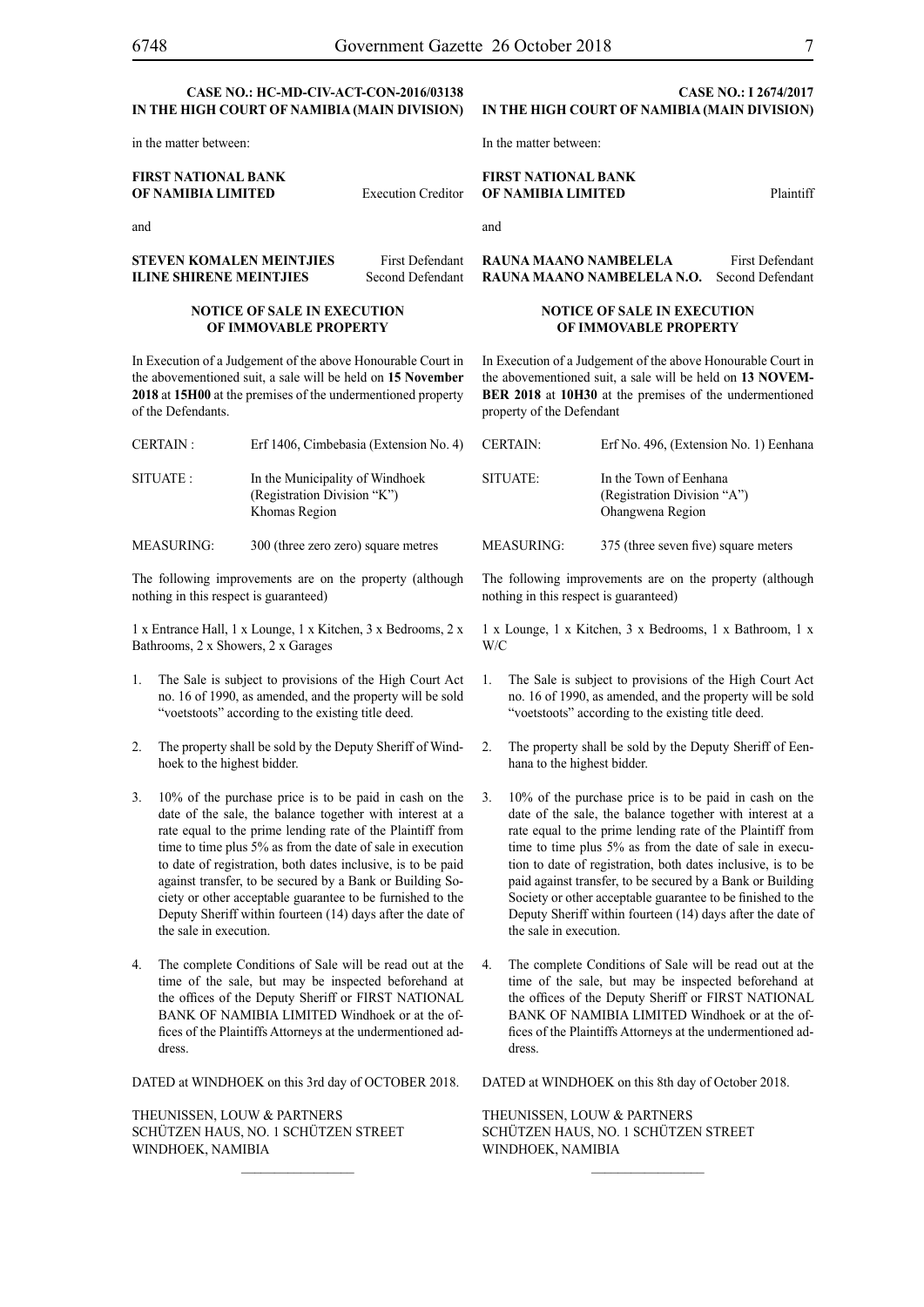#### **CASE NO.: HC-MD-CIV-ACT-CON-2017/03039 IN THE HIGH COURT OF NAMIBIA, MAIN DIVISION HELD AT WINDHOEK**

In the matter between:

#### **STANDARD BANK NAMIBIA LIMITED** Plaintiff

and

**ADOLF NARUSEB** First Defendant **NARIKUTUKE NARUSES** Second Defendant **ENNES EDISON BASSON** Third Defendant **BEAULAH REVAVEL BASSON** Fourth Defendant

#### **NOTICE OF SALE IN EXECUTION**

In EXECUTION of a Judgment of the High Court of Namibia, given on **17 August 2018**, a Judicial Sale by PUBLIC AUC-TION will be held of and at the undermentioned immovable property on **8 NOVEMBER 2018** at **10h00** at Erf 2234, NR. 3 KILIMANJARO STREET, WINDHOEK of a:

| <b>CERTAIN:</b> | Erf no: 2234 Windhoek                                                           |
|-----------------|---------------------------------------------------------------------------------|
| SITUATE:        | In the Municipality of Windhoek<br>(Registration Division "K")<br>Khomas Region |
| MEASURING:      | 966 (nine six six) square metres                                                |
| HELD BY:        | Deeds of Transfer No. T 2415/2016 and<br>T <sub>2416</sub> /2016                |
| SUBJECT:        | To all the terms and conditions con-<br>tained therein                          |

The following improvements are on the property (although nothing in this respect is guaranteed):

1 x kitchen; 1 x lounge; 3 x bedrooms; 2 x bath / toilet; 1 x carport; Bachelors flat consisting of 1 x bedroom, 1 x lounge, 1 x kitchen, 1 x bathroom.

The property will be sold by the Deputy Sheriff to the highest bidder subject to the conditions of sale.

The conditions of sale to be read out by the Deputy Sheriff, Windhoek, at the time of the sale and which conditions may be inspected prior to the sale at the offices of the Deputy Sheriff Windhoek, and at the offices of ENSafrica Namibia (incorporated as Lorentz Angula Inc.), Ground Floor, Unit 4, Ausspann Plaza, Dr. Agostinho Neto Road, Windhoek.

Dated at WINDOEK o this 18th of SEPTEMBER 2018.

Legal Practitioner for Plaintiff ENSafrica Namibia (incorporated as LorentzAngula Inc.) Ground Floor, Unit 4, Ausspann Plaza Dr. Agostinho Neto Street WINDHOEK

 $\frac{1}{2}$ 

#### **Case NO: HC-MD-CIV-ACT-CON-2018/02655 IN THE HIGH COURT OF NAMIBIA, MAIN DIVISION**

In the matter between:

**WALTER LOWRENS KINNEAR** Plaintiff /

Execution Creditor

**OKOMOTJISE CC** Defendant / Execution Debtor

#### **NOTICE OF SALE**

In Execution of a Judgment of the above Honourable Court in the above mentioned suit, a sale will be held on **FRIDAY, 9 NOVEMBER 2018** at **09H00** at the Gobabis Magistrate's Court, Heroes Lane, **Gobabis** as mentioned below, of the under mentioned immovable property of the Defendant:

| <b>CERTAIN:</b>   | Portion 1 of Farm Okatieru No. 181                                    |
|-------------------|-----------------------------------------------------------------------|
| SITUATE:          | In the Municipality of Omaheke<br>(Registration Division "L")         |
| <b>MEASURING:</b> | 4997,9171 (four nine nine seven comma<br>nine one seven one) hectares |
| HELD BY:          | under Deed of Transfer T 5723/1996                                    |

The property shall be sold by the Deputy Sheriff of GOBABIS subject to the Conditions of Sale that may be inspected at the Offices of the Deputy Sheriff to the highest bidder on the auction and furthermore subject to the approval by the preferent claimant.

The sale is subject to the provisions of the High Court Act No 16 of 1990, as amended, and the property will be sold "voetstoots" according to the existing title deed.

10% of the purchase price to be paid in cash on the date of the sale, the balance to be paid against transfer, to be secured by a Bank or Building Society

or other acceptable guarantee to be furnished to the Deputy Sheriff within 14 (fourteen) days after the date of sale.

The full Conditions of Sale will be read out by the Deputy Sheriff on the day of the sale, but may be inspected at any time prior to the sale at the offices of the Deputy Sheriff or at the office of the Plaintiff's attorneys.

DATED at Windhoek this 21st September 2018.

Du Pisani Legal Practitioners Legal Practitioners for the Plaintiff 67 John Meinert Street Windhoek P.O. Box 23990 Windhoek

#### **Case NO: HC-MD-CIV-ACT-CON-2017/04308 IN THE HIGH COURT OF NAMIBIA (Main Division)**

 $\frac{1}{2}$ 

In the matter between:

**LEON MINDERS** Execution Creditor

and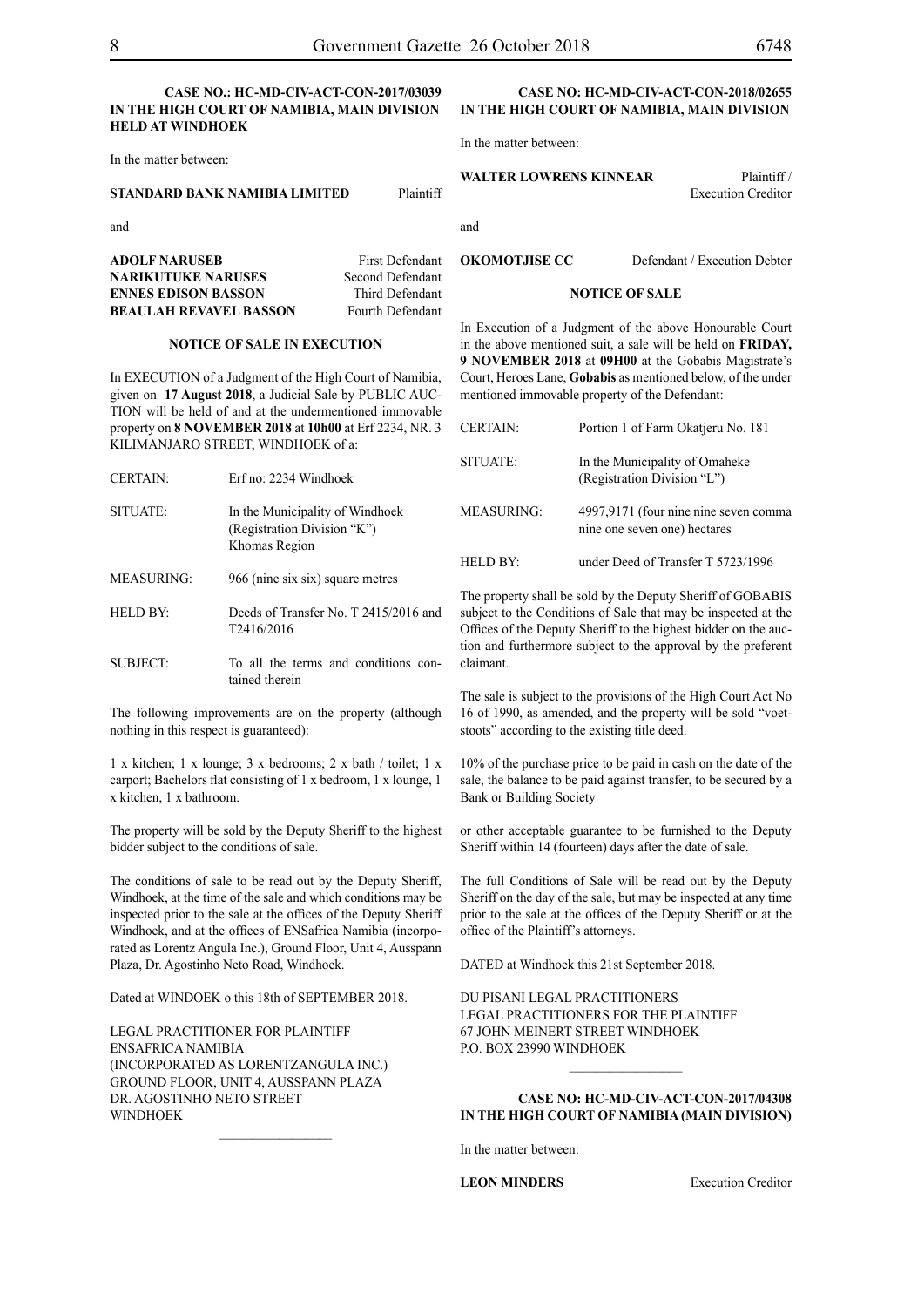and

#### **NATHAN PIETER MBUTU** First Execution Debtor **MADELEIN MBUTU** Second Execution Debtor

#### **NOTICE OF SALE IN EXECUTION OF IMMOVABLE PROPERTY**

IN THE EXECUTION of a Judgment granted by the High Court of Namibia signed by the Registrar of the High Court of Namibia on **2 February 2018**, the following immovable properties will be sold by the Deputy Sheriff of **Rehoboth** on **7 November 2018** at **11h00** at the Magistrate's Court for the District of Rehoboth.

| <b>CERTAIN:</b>   | Farm Nagabib, No. 299                                       |
|-------------------|-------------------------------------------------------------|
| <b>MEASURING:</b> | 312,5000 (three one two comma five nil<br>nil nil) hectares |
| SITUATE:          | (In the Registration Division "M")                          |
| <b>HELD BY</b>    | Land Title No. 105/2015 dated<br>18 February 2015           |
| and               |                                                             |
| <b>CERTAIN:</b>   | Farm Nagabib, No. 299                                       |
| <b>MEASURING:</b> | 312,5000 (three one two comma five nil<br>nil nil) hectares |
| SITUATE:          | (In the Registration Division "M")                          |
| <b>HELD BY</b>    | Land Title No. 106/2015 dated 18 Feb-<br>ruary $2015$       |

CONDITIONS OF SALE: Are available for inspection at the office of the Deputy Sheriff for the District of Rehoboth

Dated at Windhoek this 10th day of October 2018.

FRANCOIS ERASMUS & PARTNERS Legal Practitioners for Plaintiff No 5 Conradie Street **WINDHOEK** 

TO: THE REGISTRAR OF THE HIGH COURT High Court of Namibia **MAIN DIVISION WINDHOEK** 

#### **LOST LAND TITLE OF ERF NO. REHOBOTH F-293 917 m2 REG. "M" HARDAP REGION**

Notice is hereby given that I/we intend to apply for a certified copy of Land Title dated 20 February 1985 passed/registered in favour of **JOHANNES VAN WYK**, born on 2 May 1961 and **ALIDA JOHANNA VAN WYK**, born on 26 September 1962, married in community of property to each other in respect of:

| <b>CERTAIN:</b> | Erf no. Rehoboth F293                        |
|-----------------|----------------------------------------------|
| SITUATE:        | (Registration Division "M")<br>Hardap Region |

MEASURING: 917 (nine one seven) square meters

All persons who object to the issue of such copy are hereby required to lodge their objections in writing with the Registrar of Deeds Rehoboth within three weeks from the publication of this notice.

Dated at WINDHOEK this 10 day of OCTOBER 2018

FISHER, QUARMBY & PFEIFER Legal Practitioners C/O Robert Mugabe Ave. & Thorer Street (Entrance 43 Burg Street), P O BOX 37 **WINDHOEK** 

#### **LOST LAND TITLE OF ERF NO. REHOBOTH A-713 1482 m2 REG. "M" HARDAP REGION**

 $\overline{\phantom{a}}$  ,  $\overline{\phantom{a}}$  ,  $\overline{\phantom{a}}$  ,  $\overline{\phantom{a}}$  ,  $\overline{\phantom{a}}$  ,  $\overline{\phantom{a}}$  ,  $\overline{\phantom{a}}$  ,  $\overline{\phantom{a}}$  ,  $\overline{\phantom{a}}$  ,  $\overline{\phantom{a}}$  ,  $\overline{\phantom{a}}$  ,  $\overline{\phantom{a}}$  ,  $\overline{\phantom{a}}$  ,  $\overline{\phantom{a}}$  ,  $\overline{\phantom{a}}$  ,  $\overline{\phantom{a}}$ 

Notice is hereby given that I/we intend to apply for a certified copy of Land Title dated 9 October 2009 passed/registered in favour of **ALIDA JOHANNA VAN WYK**,born on 26 September 1962 and **JOHANNES VAN WYK**, born on 2 May 1961, married in community of property to each other in respect of:

| <b>CERTAIN:</b> | Erf no. Rehoboth A713                        |
|-----------------|----------------------------------------------|
| SITUATE:        | (Registration Division "M")<br>Hardap Region |
| MEASURING:      | 1482 (one four eight six) square meters      |

All persons who object to the issue of such copy are hereby required to lodge their objections in writing with the Registrar of Deeds Rehoboth within three weeks from the publication of this notice.

Dated at WINDHOEK this 10th day of OCTOBER 2018

FISHER, QUARMBY & PFEIFER Legal Practitioners C/O Robert Mugabe Ave. & Thorer Street (Entrance 43 Burg Street), PO BOX 37 WINDHOEK

#### **NOTICE OF LOST LAND TITLE NO. 493**

 $\frac{1}{2}$ 

Notice is hereby given that I, **Marie Dentlinger** intend to apply for a certified copy of:

| <b>CERTAIN:</b>  | Farm Rietoog No. 493                                                   |
|------------------|------------------------------------------------------------------------|
| MEASURING:       | 2750,4988 (two seven five nil comma<br>four nine eight eight) hectares |
| SITUATE:         | In the Registration Division "M"<br>Hardap Region                      |
| DATED:           | 21 February 2014                                                       |
| the property of: | Rachel Hendrika Dentlinger,<br>I.D. 36052900040, unmarried             |

All persons who object to the issue of such copy are hereby required to lodge their objections in writing with the Registrar within three weeks from the publication of this notice.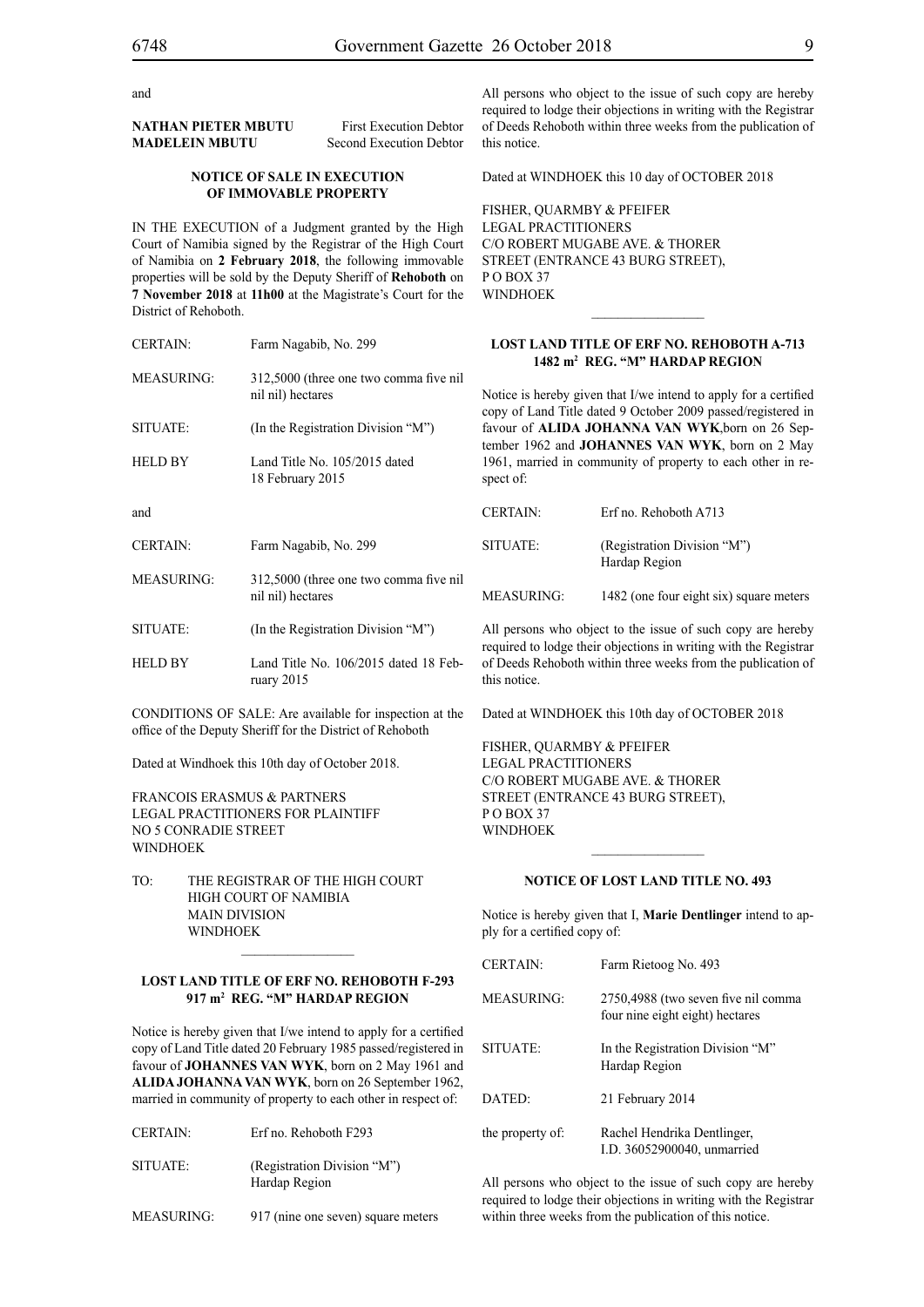Dated at Windhoek this 17th day of October 2018.

m. dentlinger p.o. box 10510 khomasdal **WINDHOEK** 

#### **NOTICE OF LOST LAND TITLE NO. G 120**

 $\frac{1}{2}$ 

Notice is hereby given that We,V T VANWYK ATTORNEYS, intent to apply for a certified copy of:

| <b>CERTAIN:</b>   | Erf No. Rehoboth G 120                                                  |
|-------------------|-------------------------------------------------------------------------|
| <b>MEASURING:</b> | 641 (six four one) square metres                                        |
| SITUATE:          | In the Town of Rehoboth<br>(Registration Division "M")<br>Hardap Region |
| HELD BY:          | Land Title No. G 120                                                    |
| The property of:  | SOPHIA KATHRINA RUHL                                                    |

All persons who object to the issue of such copy are hereby required to lodge their objections with the registrar within three weeks from the publication of this notice.

DATED at REHOBOTH this 17 MARCH 1989.

V.T. van Wyk Attorneys P.O. Box 4953 **REHOBOTH** 

#### **NOTICE OF REGISTRATION AS A WELFARE ORGANISATION**

The **PLACE OF ANGELS WELFARE OrganiSation** applied for registration as a welfare organization in terms of section 19 of the National Welfare Act, 195 (Act No. 79 of 1965), as amended.

The objects of the organization read as follows:

- 1. To provide a safe environment for orphans and vulnerable children (OVC) by managing and maintaining a children's home after consultation and approval of the Ministry of Gender Equality and Child Welfare,
- 2. To uplift the living standards of orphans and vulnerable children through the provivision of healthy meals.

Any person or persons desiring to raise objections against the registration of the organization, must submit such representations to the Permanent Secretary of the Ministry of Health and Social Services, Private Bag 13198, Windhoek within twentyone days as from the date of this advertisement.

The Chairperson PO Box 99391 **WINDHOEK** 

#### **THE ALIENS ACT, 1937 NOTICE OF INTENTION OF CHANGE OF SURNAME**

I, **andreas hangula**, residing at Erf 1919, Omukongo Street, Okuryangava, Katutura, Windhoek and employed at Safari Court Hotel, Windhoek, intend applying to the Minister of Home Affairs for authority under section 9 of the Aliens Act, 1937, to assume the surname **KASHULULU** for the reasons that **hangula** is my father's first name, **KASHULULU** is the legitimate surname.

I previously bore the name **ANDREAS HANGULA.** 

I intend also applying for authority to change the surname of my minor children **ANDRESON NGHILANDULWAVALI HANGULA, TEOPHILUS INGASHITWA HANGULA, HILDE NDILIMEKE HANGULA, ISAC NAFIMANE HANGULA** and **JEREMIA NGHUFAVALI HANGULA** to **KASHULULU.**

Any person who objects to my assumption of the said surname of **KASHULULU** should as soon as may be lodge his or her objection, in writing, with a statement of his or her reasons therefor, with the Magistrate of Windhoek.

**a. hangula windhoek NAMIBIA**

#### **THE ALIENS ACT, 1937 NOTICE OF INTENTION OF CHANGE OF SURNAME**

 $\frac{1}{2}$ 

I, KATRINA TITUS, residing at Oshakati and a student, intend applying to the Minister of Home Affairs for authority under section 9 of the Aliens Act, 1937, to assume the surname **NANDAPO** for the reasons that **NANDAPO** is my father's surname while **TITUS** is my father's first name.

I previously bore the name **KATRINA TITUS.** 

Any person who objects to my assumption of the said surname of **nandapo** should as soon as may be lodge his or her objection, in writing, with a statement of his or her reasons therefor, with the Magistrate of Windhoek.

**k. titus oshakati NAMIBIA**

#### **THE ALIENS ACT, 1937 NOTICE OF INTENTION OF CHANGE OF SURNAME**

I, **paulus tangwa nghihongwandunge PAULUS**, residing at Oshikushashipya and a learner intend applying to the Minister of Home Affairs for authority under section 9 of the Aliens Act, 1937, to assume the surname **HAMALWA** for the reasons that I would like to change to my father's surname.

I previously bore the name **paulus tangwa nghihongwandunge paulus.**

Any person who objects to the assumption of the said surname of **hamalwa** should as soon as may be lodge his or her objection, in writing, with a statement of his or her reasons therefor, with the Magistrate of Windhoek.